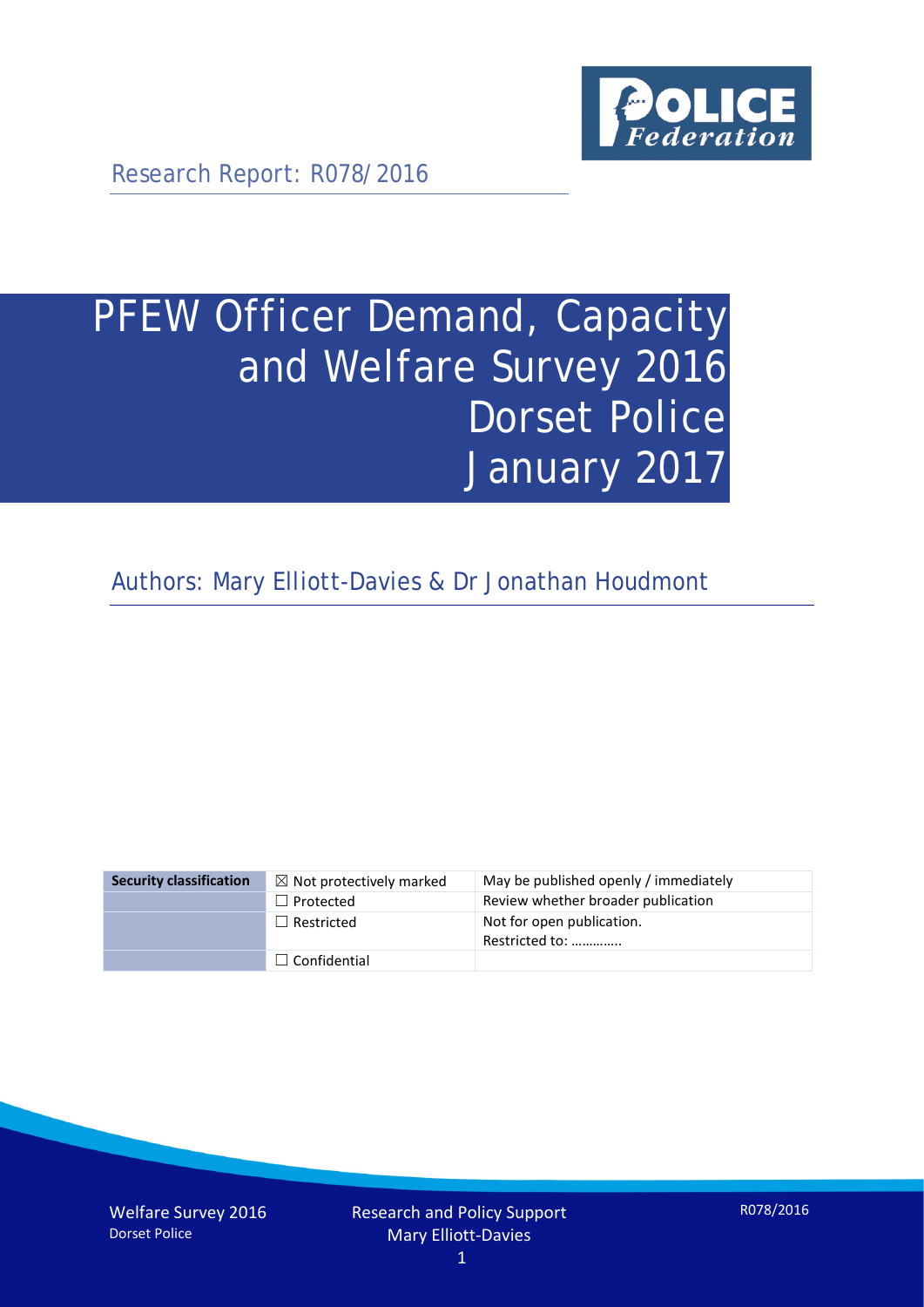# **1. FOREWORD**

### **INTRODUCTION**

In recent times policing in England and Wales has experienced unprecedented budgetary cuts amount[i](#page-15-0)ng to an 18% real-term reduction since 2010.<sup>1</sup> The impact on police officer numbers has been considerable, with a 14% fall in officer numbers over a seven year period from a high of 143,734 in 2009<sup>[ii](#page-15-1)</sup> to 124,066 in March 2016.<sup>[iii](#page-15-2)</sup> Evidence from a focus group study conducted by the PFEW<sup>[iv](#page-15-3)</sup> highlighted that these reduction's may be having a negative effect on officers individual wellbeing. It was within this context that the 2016 PFEW Officer Demand, Capacity, and Welfare Survey took place.

This report provides a summary of responses to key questions from the 2016 PFEW Officer Demand, Capacity, and Welfare Survey from respondents in **Dorset Police**.

Where appropriate, details of average responses for the police service as a whole are also presented. However, differences between the national and local responses have not been tested statistically and therefore any differences reported are for guidance only and must be treated with caution.

Force rankings have not been included due to the vast range of response rates across forces (2.1% - 34.2%), making comparisons inappropriate without the application of inferential statistics to address the extreme variations in sample sizes (range: 34 -3909). In addition, forces with less than 100 respondents were not provided with a force level report as their sample size was too small to be representative of the force as a whole and may have enabled identification of individuals based on their demographics.

Please be aware that the total number of responses for each item may vary slightly as not all items were answered by all respondents, and all percentages are rounded to the nearest whole number. In addition, the actual differences between any and all groups may be quite small and these details should be considered when interpreting the data.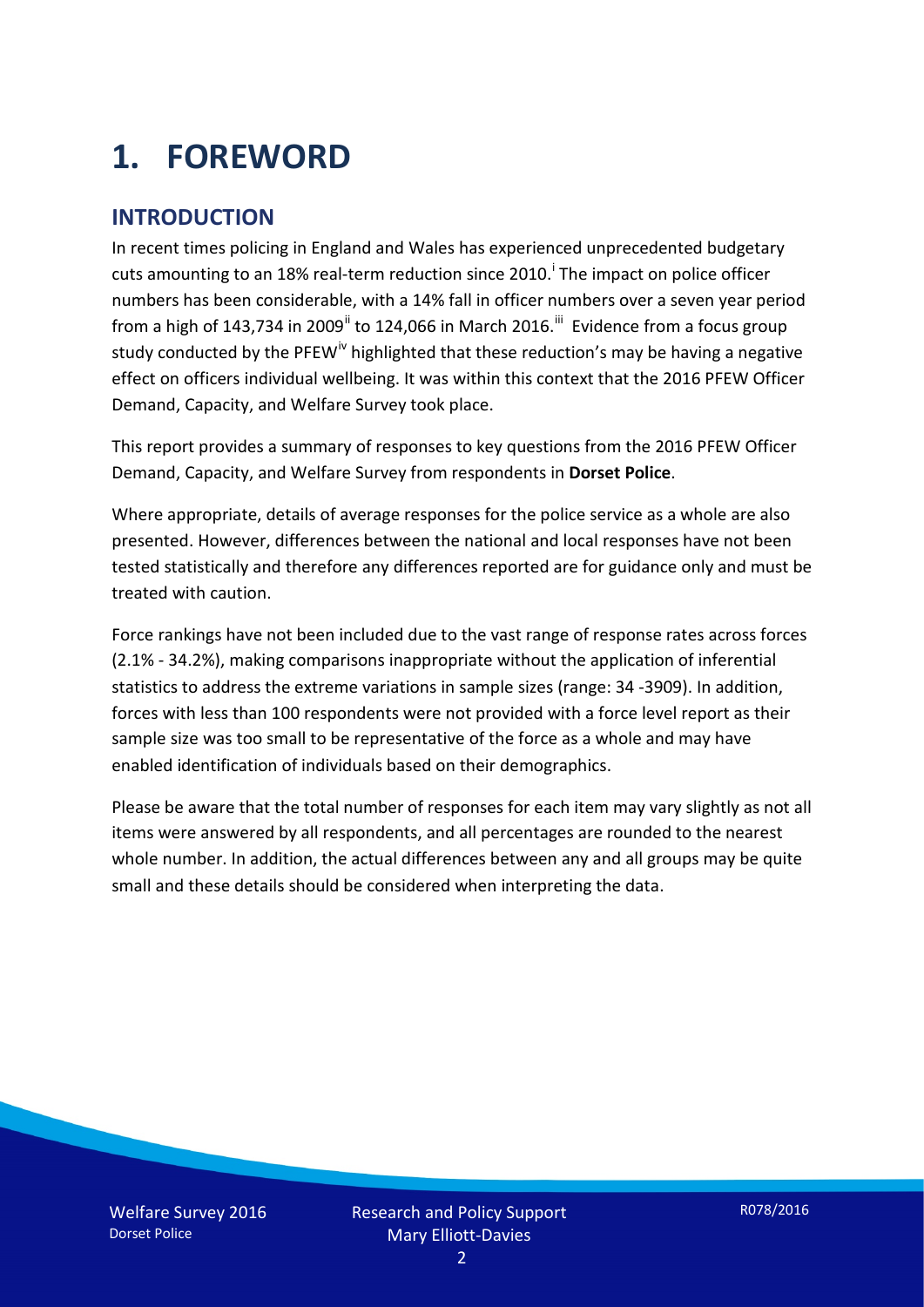### **RESPONSE RATES AND DEMOGRAPHICS**

Survey responses were gathered over a four-week period in February 2016. All officers of the federated ranks in England and Wales were eligible to participate. Analyses were conducted on a sample of 16,841 responses drawn from all 43 forces across England and Wales.  $^1$  $^1$  The national response rate for the 2016 survey was 14%.

136 responses were received from Dorset Police, representing a response rate of around 11%.<sup>[2](#page-2-1)</sup> The margin of error for this report has been calculated using the size of the sample and the population. At a 95% confidence level, this force report has a 8% margin of error. If the margin of error is less than 5%, it can be considered to be within the normal bounds of academic rigor.<sup>[3](#page-2-2)</sup> If this threshold has not been met, the results from this report must be interpreted with caution.

Overall 1% of respondents (*N*=237) to the survey declined to state which force they belonged to. These responses have been included within the national data but are excluded from force-level analyses.

61% of responses from Dorset Police were received from male officers and 39% of responses were from female officers. In regards to rank, 76% of respondents from Dorset Police were Constables, 21% were Sergeants and 3% were Inspectors or Chief Inspectors. 1% of responses from Dorset Police were received from Black and Minority Ethnic (BME) officers.

<u>.</u>

<span id="page-2-0"></span> $1$  Data were removed where the respondent indicated they were not currently a police officer or they gave implausible answers – for full exclusion criteria, please see Houdmont & Elliott-Davies (2016).<br><sup>2</sup> Based on March 2016 Home Office figures of officer headcount.

<span id="page-2-1"></span>

<span id="page-2-2"></span> $3$  The generally accepted academic standards is a 95% confidence level with a 5% (or less) margin of error.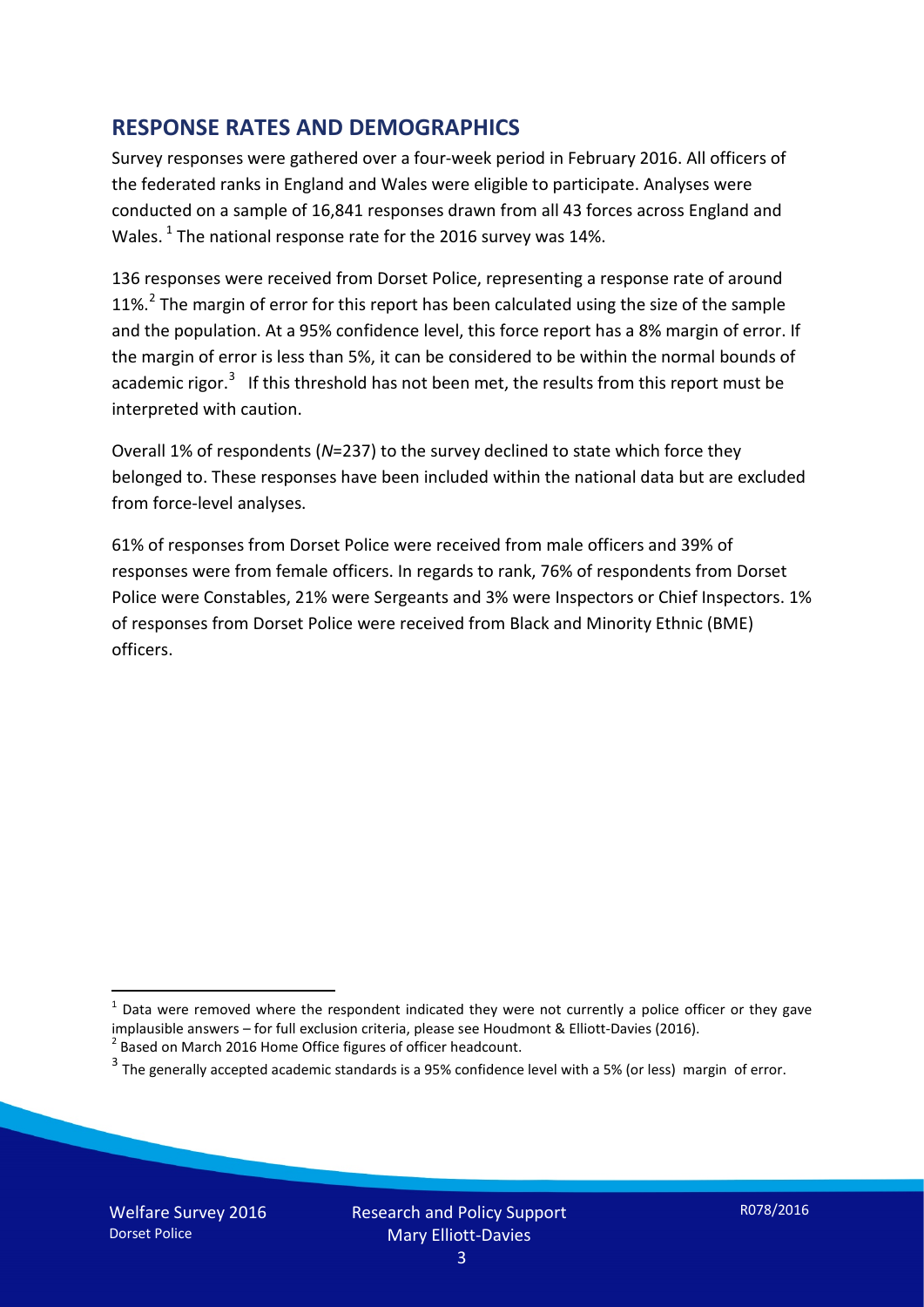## **2. DEMAND**

## **2.1. WORKLOAD**

73% of respondents from Dorset Police told us that their workload is currently too high. This was higher than the proportion of national respondents who reported their workload was too high (66%).

### **2.2. HSE MANAGEMENT STANDARDS**

The UK Health and Safety Executive published the Management Standards Indicator Tool (MSIT) to assist organisations in the assessment of workers exposure to dimensions of the psychosocial work en[v](#page-15-4)ironment that, if not properly managed, can lead to harm to health.<sup>v</sup> The 25-item version of the MSIT<sup>[vi](#page-15-5)</sup> contains four items that measure job demands.

43% of respondents from Dorset Police told us that they often or always have unachievable deadlines, and 60% that they have to neglect some tasks because they have too much to do. Findings for the MSIT job demand items for Dorset Police are presented in Figure 1 below.



*Figure 1. Dorset Police: HSE MSIT Job Demands*

Welfare Survey 2016 Dorset Police

Research and Policy Support Mary Elliott-Davies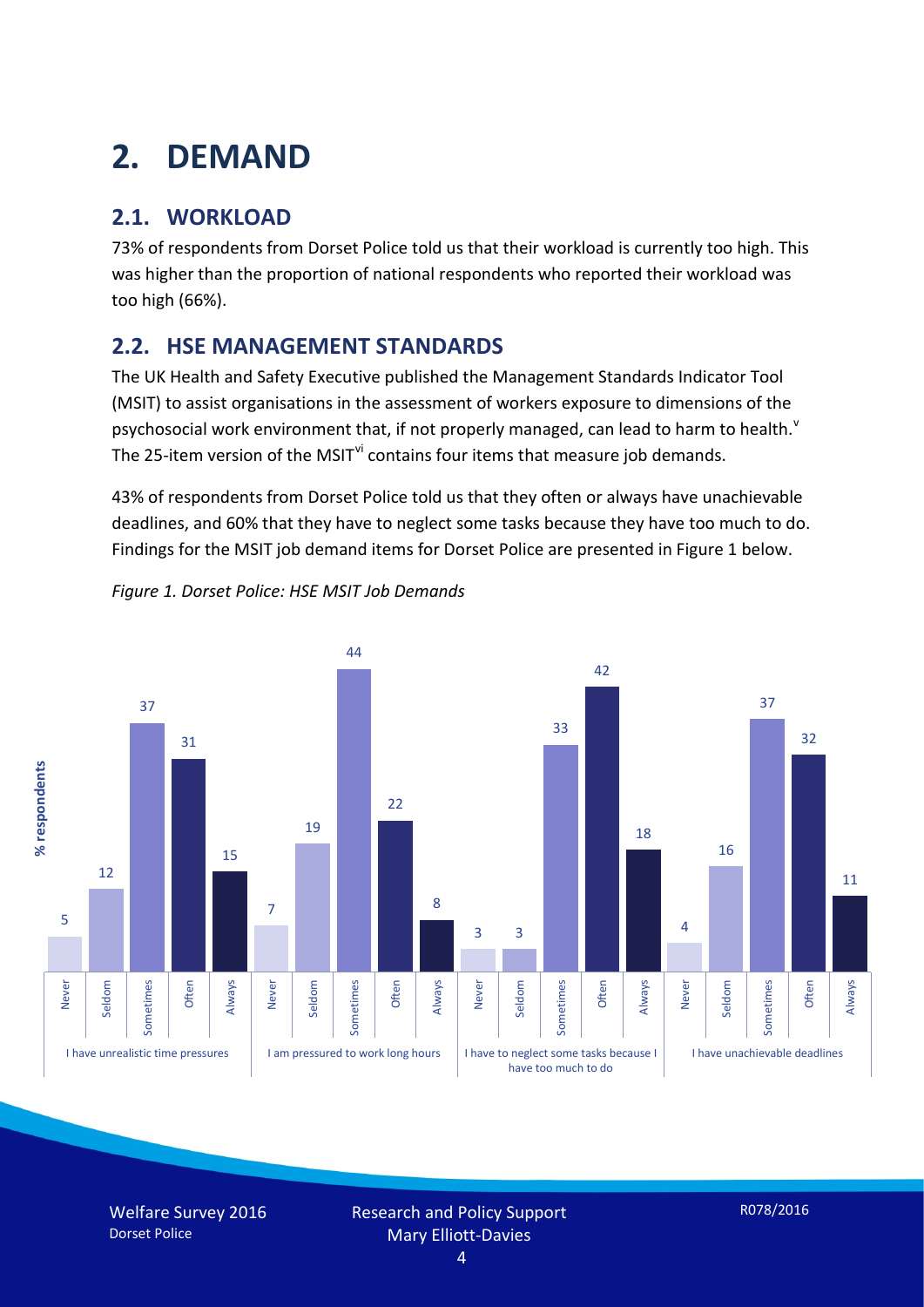#### **2.3. AMOUNT AND PACE OF WORK**

A set of statements were developed for the current study to assess aspects of job demands in regards to the amount and pace of work. Findings for Dorset Police are presented in Figure 2.





76% of respondents from Dorset Police *disagreed* or *strongly disagreed* that they were able to meet all of the conflicting demands on their time and 92% of respondents from Dorset Police *disagreed* or *strongly disagreed* that there are enough officers to manage all the demands made on their team/unit.

Welfare Survey 2016 Dorset Police

% respondents **% respondents**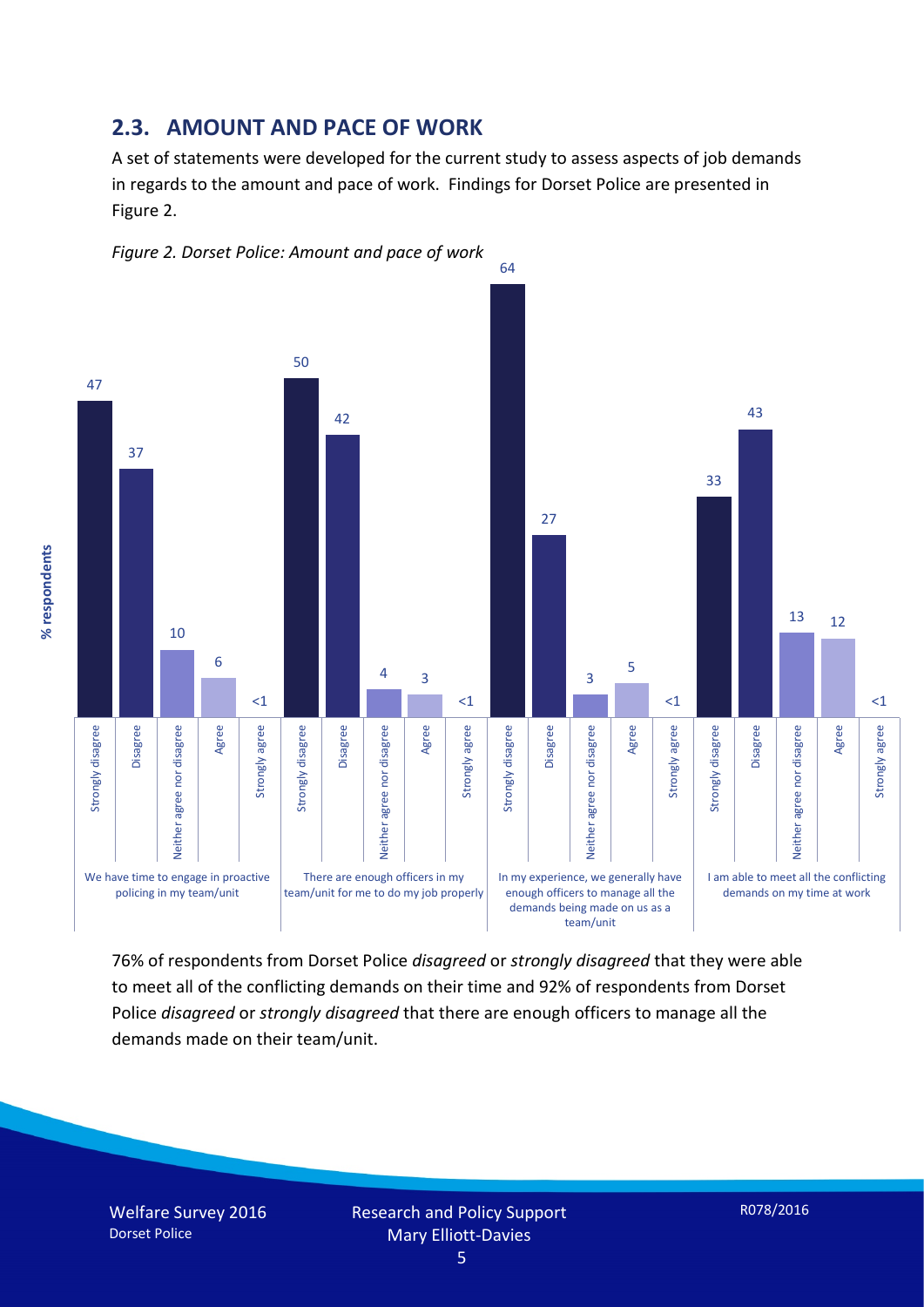## **3. CAPACITY**

### **3.1. MINIMUM OFFICER STAFFING**

We asked respondents whether or not their team or unit has a minimum officer staffing level and 76% of respondents from Dorset Police indicated that their team or unit had a minimum officer staffing level. Among respondents whose team or unit had a minimum officer staffing level, 22% indicated that this level was achieved *never* or *rarely*.

### **3.2. OFFICER STAFFING ARRANGEMENTS**

Respondents were asked whether they had been told how officer staffing levels in their team/unit were determined and whether they felt it was effective. 66% of respondents from Dorset Police indicated that they had not been told how officer staffing levels are determined, whilst 77% *disagreed* or *strongly disagreed* that the way officer staffing levels are determined seems to be effective. An additional set of statements were developed for this survey to assess aspects of capacity to meet job demands. Results for Dorset Police are below.



*Figure 3. Dorset Police: Capacity to deal with workload*

Welfare Survey 2016 Dorset Police

Research and Policy Support Mary Elliott-Davies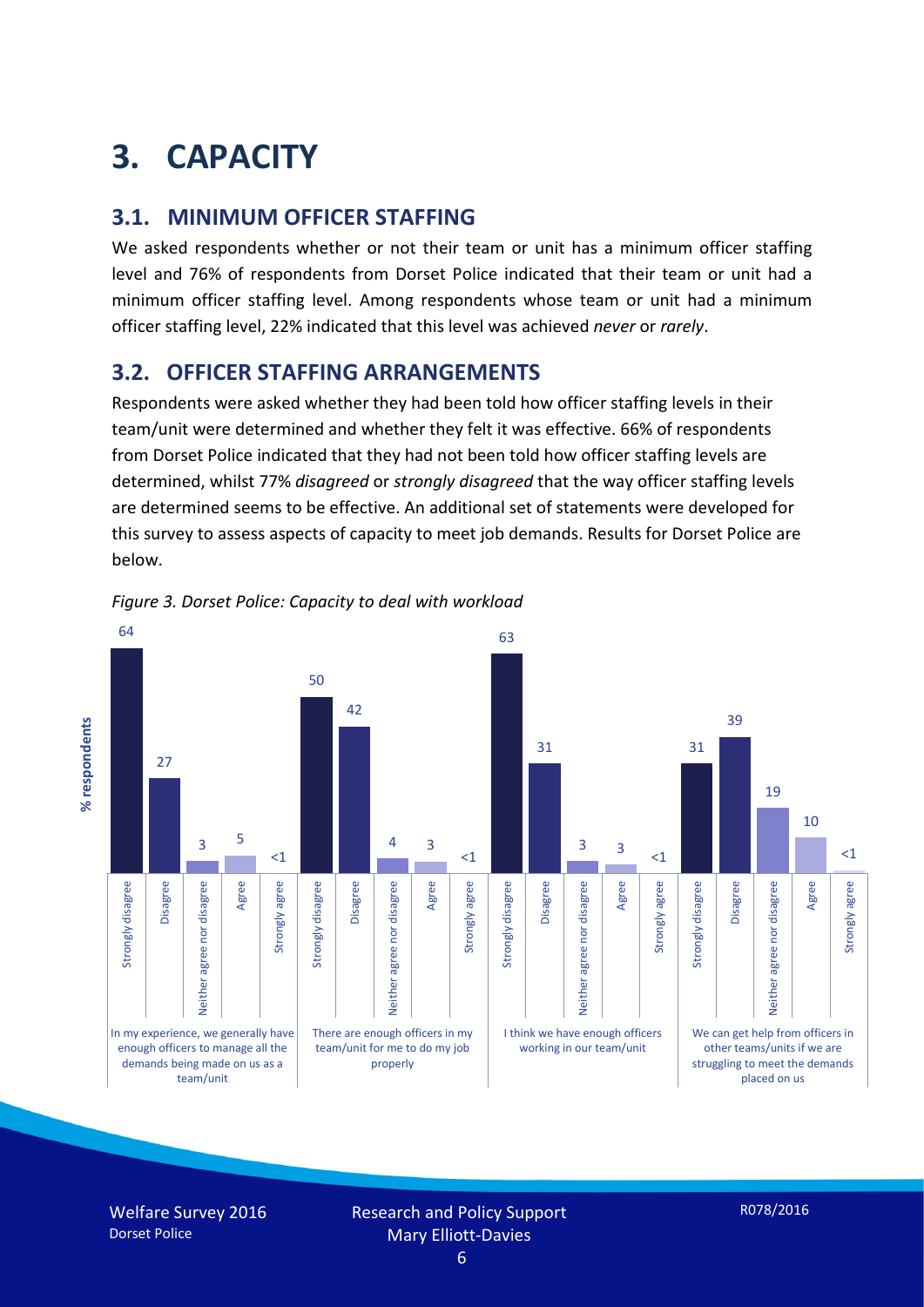## **4. WORK PATTERNS**

### **4.1. SHIFTS**

Respondents were invited to indicate which of broad shift patterns they typically worked (indicated in Figure 4) and, to the nearest hour, how long their shifts are supposed to last.

6% of respondents from Dorset Police reported their formal shift duration was more than the 8-10 hours advised by the Health and Safety Executive<sup>[vii](#page-15-6)</sup> and the Police Negotiating Board.<sup>[viii](#page-15-7)</sup>

#### *Figure 4. Dorset Police: Shift rotation*



### **4.2. SINGLE CREWING**

Among respondents from Dorset Police, for whom this item was applicable (*N*=*112*), 78% reported being single crewed either *often* or *always* over the previous 12 month period, this can be compared with 73% of respondents from the national sample.

### **4.3. BREAKS, REST DAYS AND ANNUAL LEAVE**

61% of respondents from Dorset Police were *never* or *rarely* able to take their full rest break entitlement, and 57% reported having had two or more rest days cancelled in the previous 12 month period.

51% of respondents from Dorset Police told us that they have not been able to take their full annual leave entitlement in the previous 12 month period.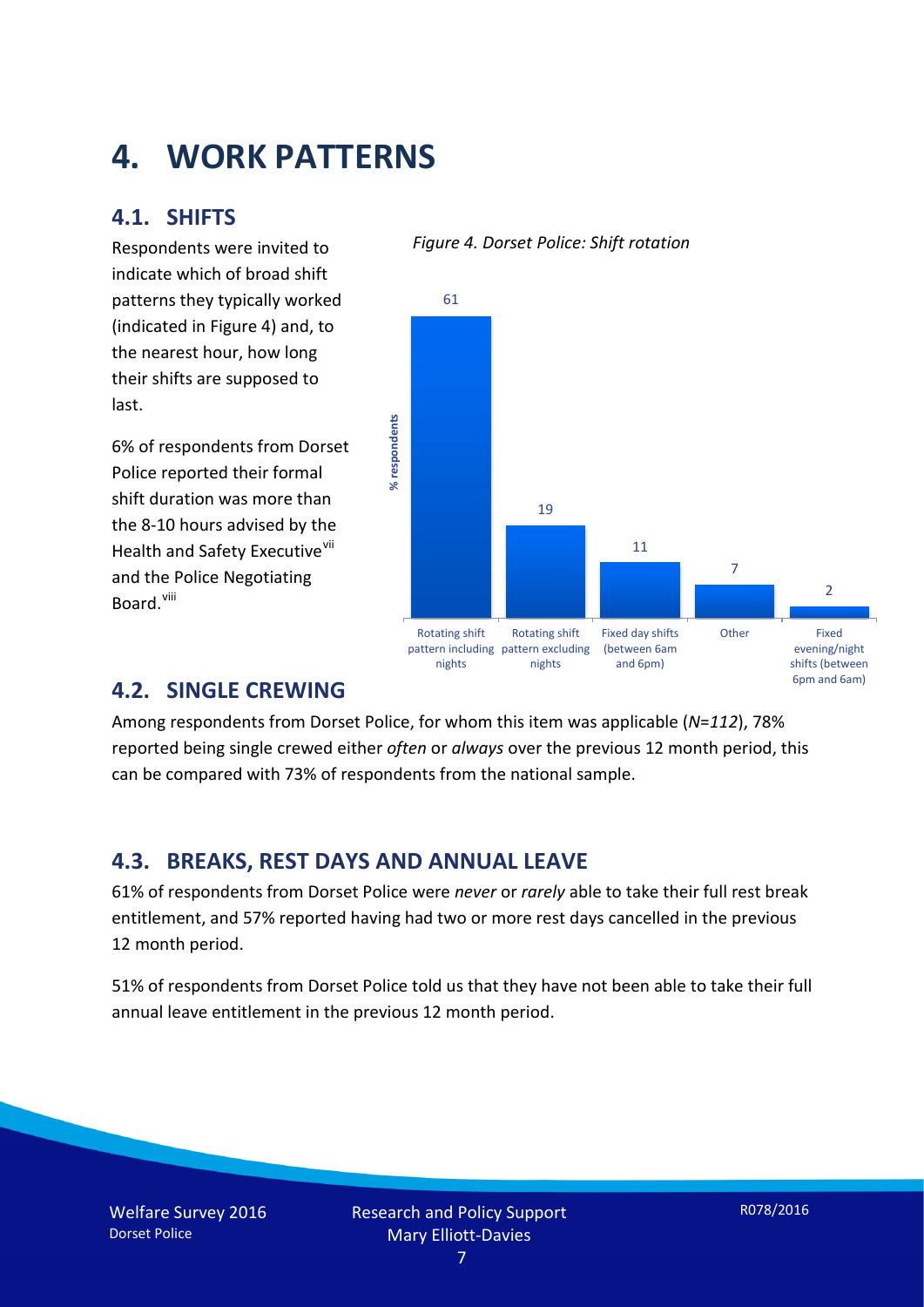## **5. MENTAL HEALTH AND WELLBEING**

## **5.1. SINGLE ITEM INDICATOR**

A top-level broad overview of mental wellbeing was established using an item that asked respondents to indicate whether they had experienced feelings of stress, low mood, anxiety, or other difficulties with their health and wellbeing over the last 12 months.

84% of respondents from Dorset Police indicated that they had experienced feelings of stress, low mood, anxiety, or other difficulties with their health and wellbeing over the last 12 months. 92% also indicated that these feelings were caused, or made worse by work.

#### **5.2. MENTAL WELLBEING**

Mental wellbeing can be broadly conceptualized as having two dimensions. The first concerns positive affect (i.e. pleasurable aspects of wellbeing such as feelings of optimism, cheerfulness, and relaxation). The second concerns psychological functioning (i.e. such as clear thinking, self-acceptance, personal development, competence, and autonomy).

To investigate mental wellbeing in more detail the two-dimensional structure of mental wellbeing described above was assessed using the short Warwick-Edinburgh Mental Wellbeing Scale.<sup>[ix](#page-15-8)</sup> The use of this scale, which has been widely used in a number of settings, helps us to measure the incidence of wellbeing in the police in a reliable way, allowing credible comparisons. The scale asks individuals to rate their experience during the last two weeks for seven positively framed statements.

Findings for the items for the short Warwick-Edinburgh Mental Wellbeing Scale for Dorset Police are presented in Figure 5 alongside those for the general public.

#### **5.3. HELP SEEKING**

A question was applied to identify those who had ever **sought help** for feelings of stress, low mood, anxiety, or any other difficulties with mental health and wellbeing. Examples of sources of help were provided including GP, occupational health department, psychologist, therapist, and counsellor.

45% of Dorset Police respondents had previously sought help for feelings of stress, low mood, anxiety or other difficulties with their mental health and wellbeing, of which 40% had done so within the last 12 months.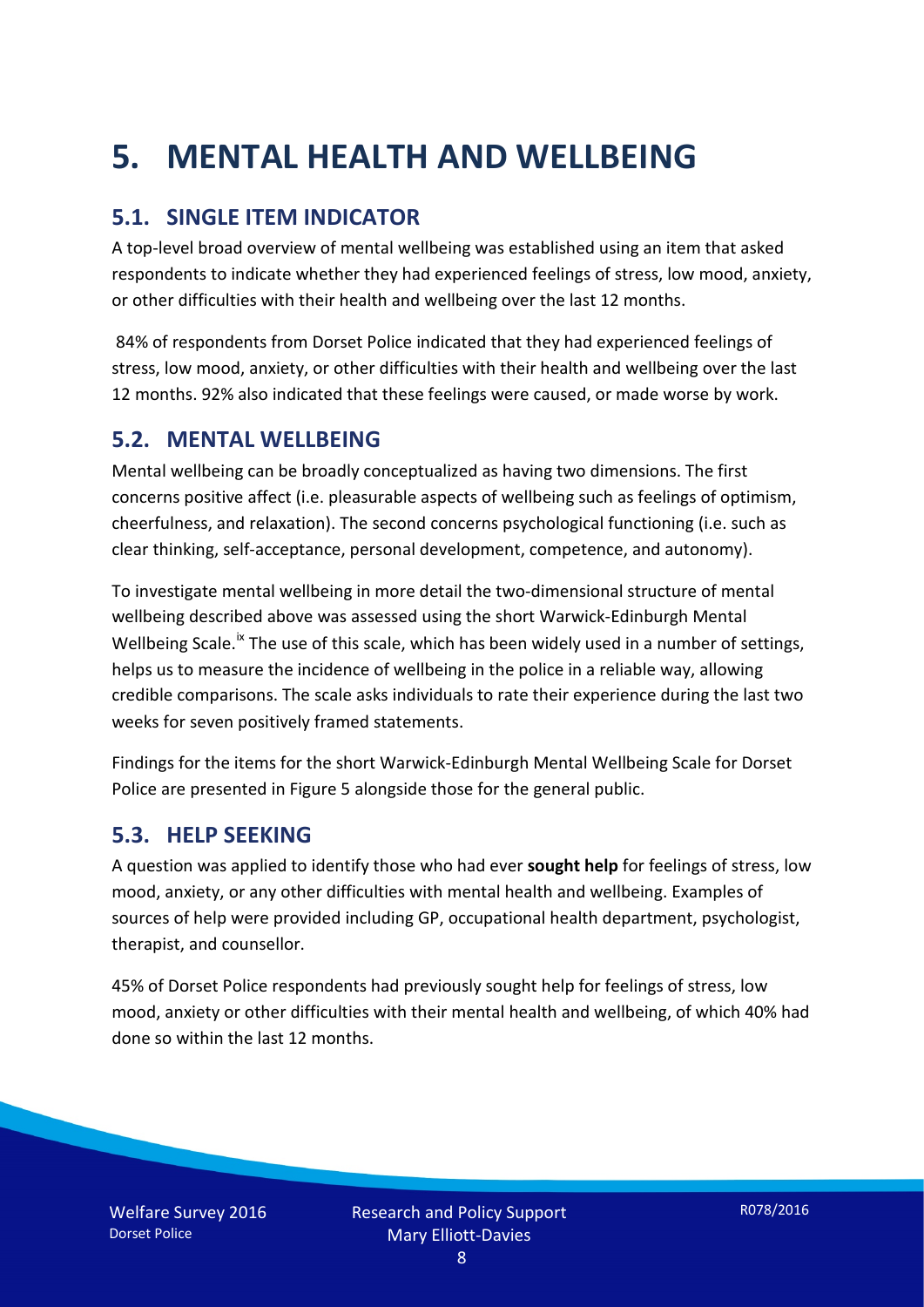



General Population: North West [England] Mental Wellbeing Survey (2012-23) Local Response: PFEW Welfare Survey (2016)

#### **5.4. STRESS**

Work related stress was measured using a single-item measure. 47% of respondents from Dorset Police presented with a non-diagnostic case of work-related stress.<sup>[x](#page-15-9)</sup> Stress outside of work was assessed using an adaptation of the work-related stress measure. 9% of respondents from Dorset Police presented with a non-diagnostic case of stress outside of work.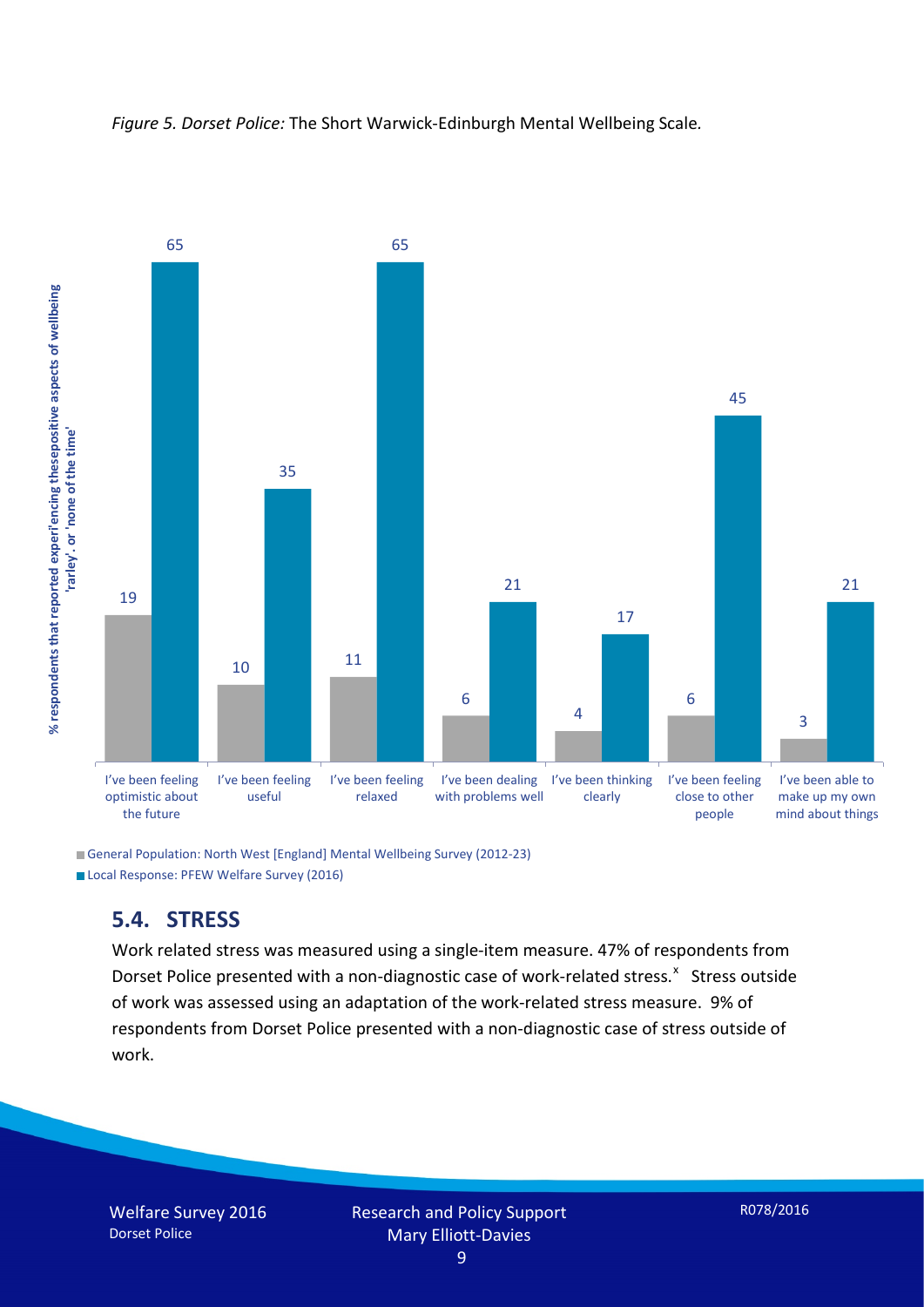# **6. ORGANISATIONAL SUPPORT: MENTAL HEALTH & WELLBEING**

Participants who indicated that they had sought help for difficulties with mental health and wellbeing were presented with additional questions concerning disclosure to a line manager.

### **6.1. DISCLOSURE**

75% of respondents reported that they had disclosed seeking mental health and wellbeing support to their line managers.

### **6.2. REASONS FOR NON-DISCLOSURE**

Respondents who did not disclose that they were seeking mental health and wellbeing support were asked to indicate why. Findings are presented in Figure 6 below. Respondents were able to cite as many reasons as applicable.

#### *Figure 6. Dorset Police: Reasons for non-disclosure*



Reasons for non-disclosure

#### **D**Other

- I didn't want to be treated differently (in a negative way)
- I It wasn't affecting my work so I didn't feeli like I needed to
- I thought it would negatively affect my opportunities for promotion and/or specialisation
- I was worried that my other colleagues would find out

Welfare Survey 2016 Dorset Police

#### Research and Policy Support Mary Elliott-Davies 10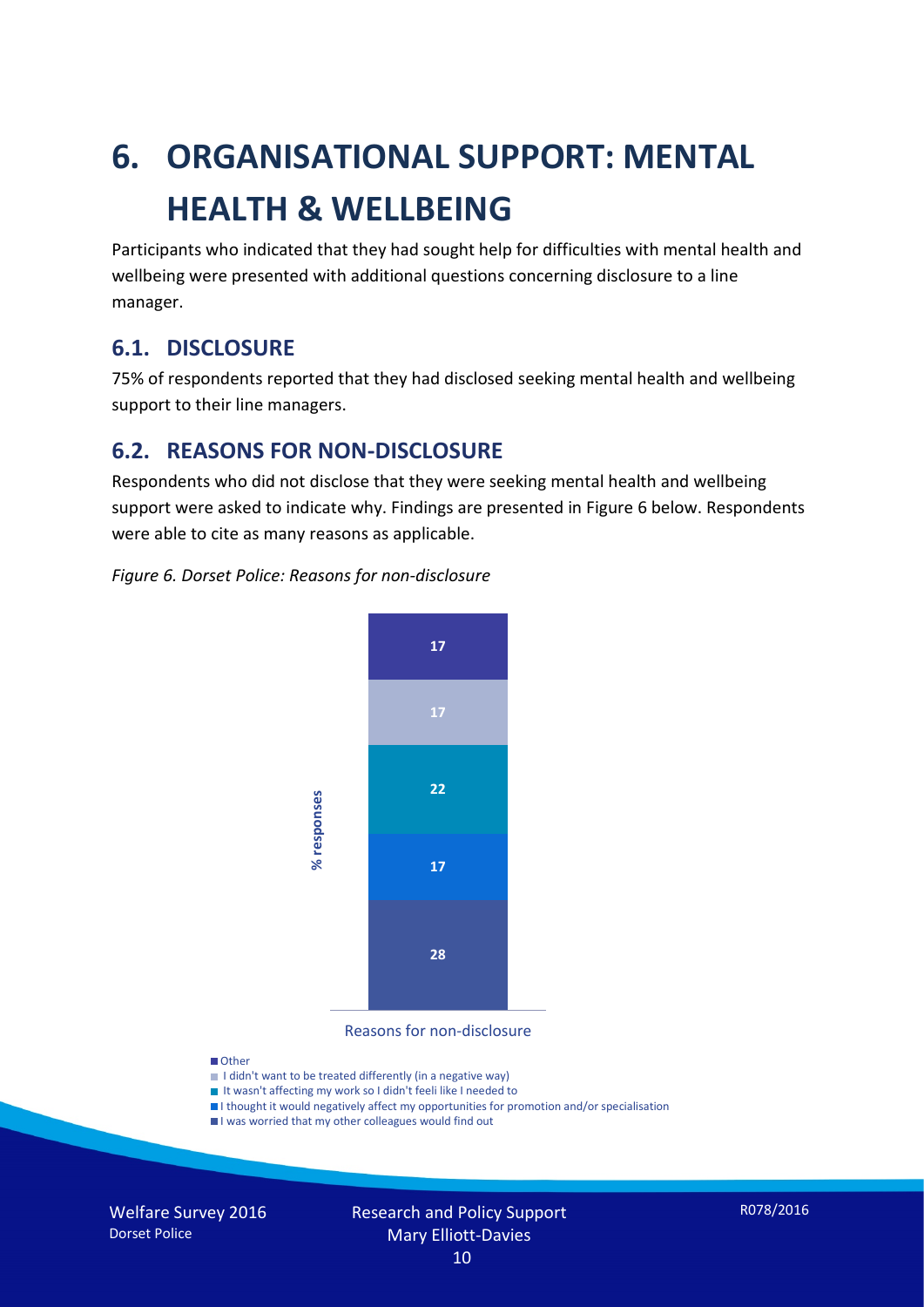#### **6.3. LOCAL ATTITUDES TO MENTAL HEALTH AND WELLBEING**

All respondents were asked about the attitude of the police service towards mental health and wellbeing. Nationally, these were found to be fairly negative. Figure 7 below shows the perception reported by respondents from Dorset Police.



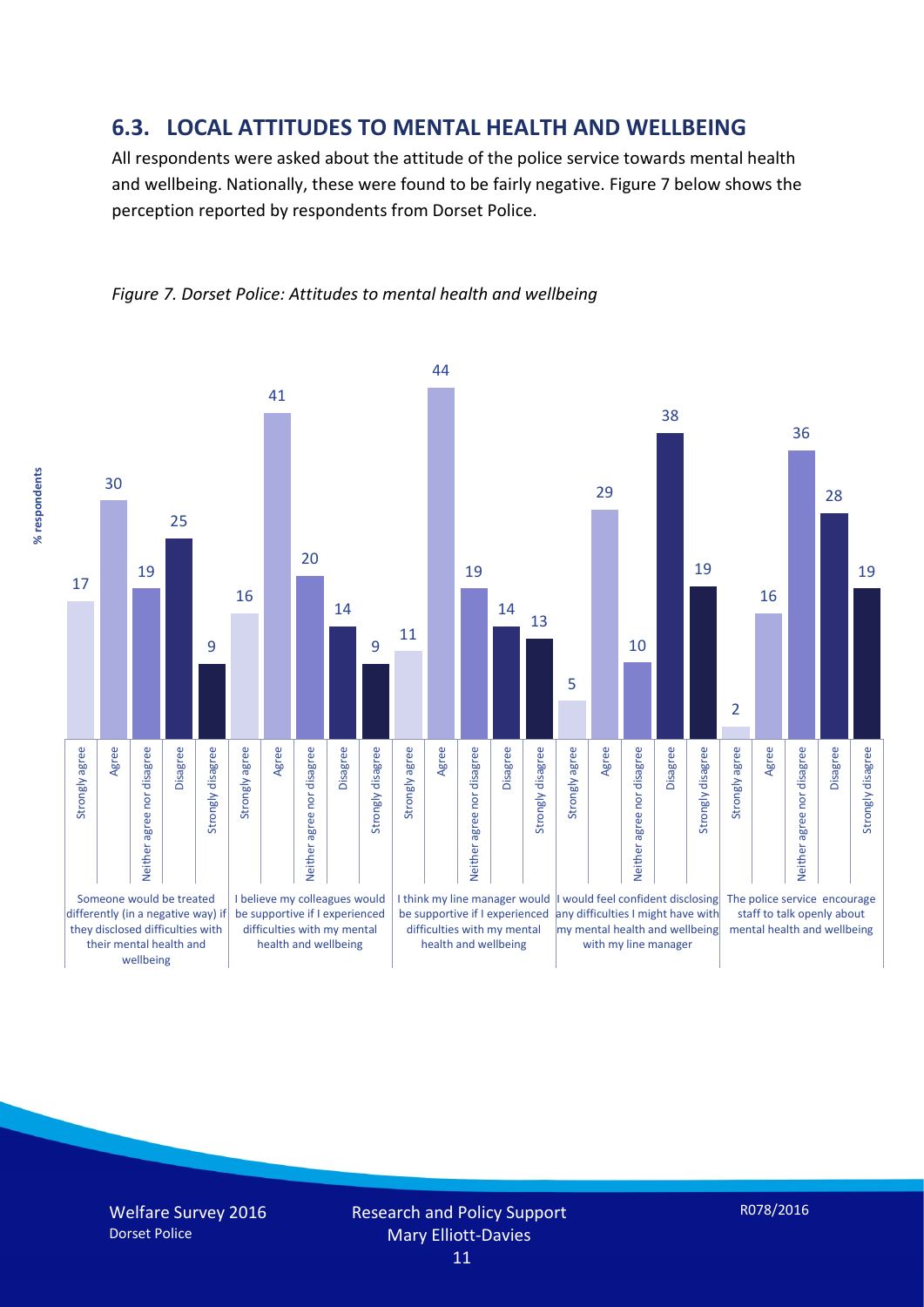# **7. ABSENCE BEHAVIOUR**

## **7.1. ABSENCE**

71% of respondents from Dorset Police reported one or more days of sickness absence and 41% of respondents indicated that at least one day of their sickness absence was attributable to stress, depression, or anxiety.

## **7.2. PRESENTEEISM AND LEAVEISM**

Presenteeism is the act of attending work while ill. This has been shown to be associated with subsequent health decline, particularly in relation to burnout, $x_i$  and can to lead to elevated absenteeism.<sup>[xii](#page-16-1)</sup> Moreover, evidence suggests that presenteeism can compound the effects of the initial illness and negatively influence job satisfaction, resulting in negative job attitudes and withdrawal from work.<sup>[xiii](#page-16-2)</sup>

Leaveism is a recently coined term to describe hidden sickness absence and work undertaken during rest periods including using allocated time off such as annual leave entitlements to take time off when they are in fact unwell. Findings for Dorset Police are presented in Figure 8 below.



#### *Figure 8. Dorset Police: Absence behaviours*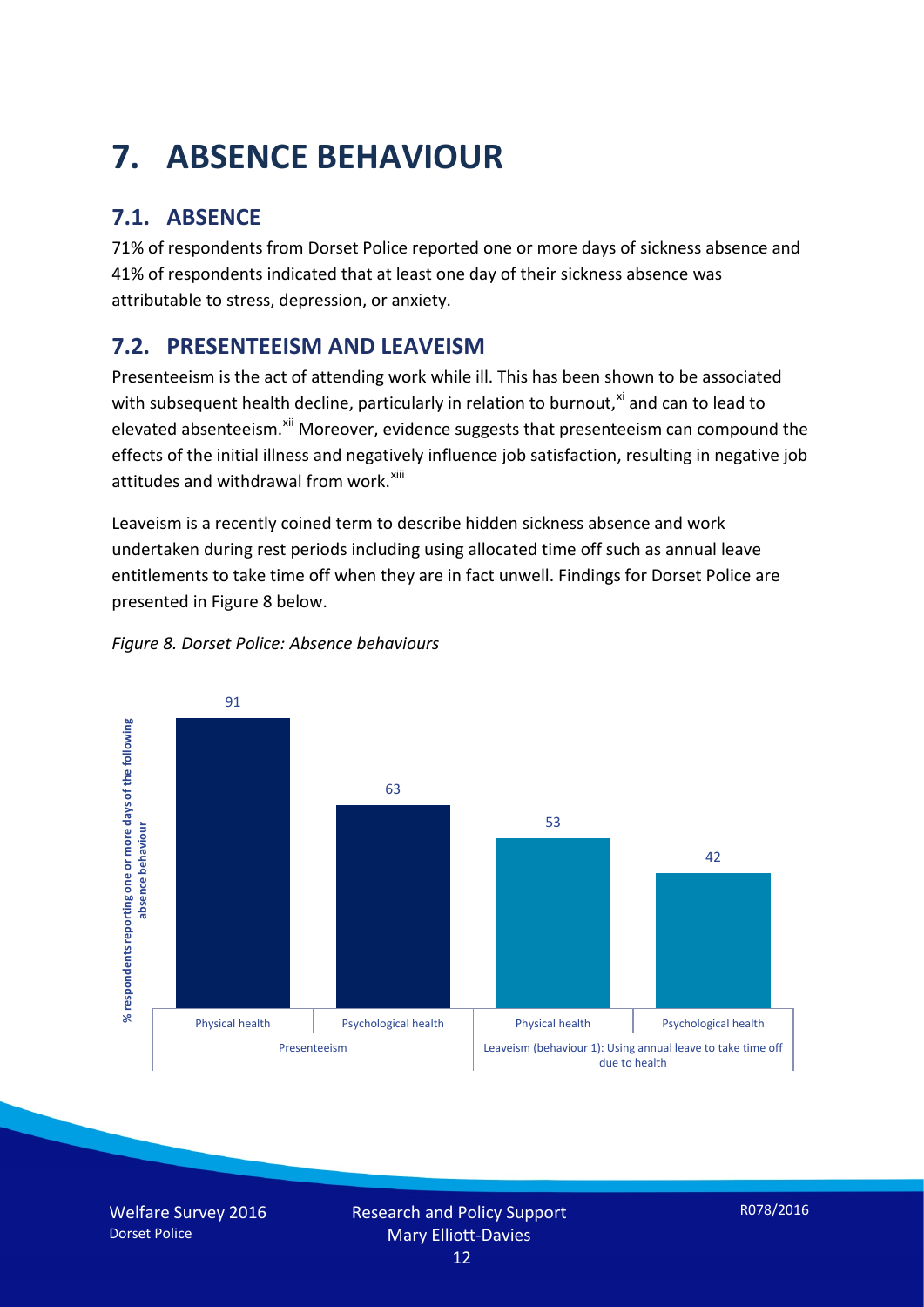## **8. ACCIDENTS, VIOLENCE AND INJURIES**

## **8.1. VIOLENCE**

% respondents **% respondents**

Verbal and physical violence was assessed using four questions regarding how often officers received verbal insults, verbal threats, unarmed physical attacks, and attacks with a weapon from members of the public over the previous 12 months. Findings are presented in Figure 9 below.

*Figure 9. Dorset Police: Frequency of verbal and physical violence from members of the public*

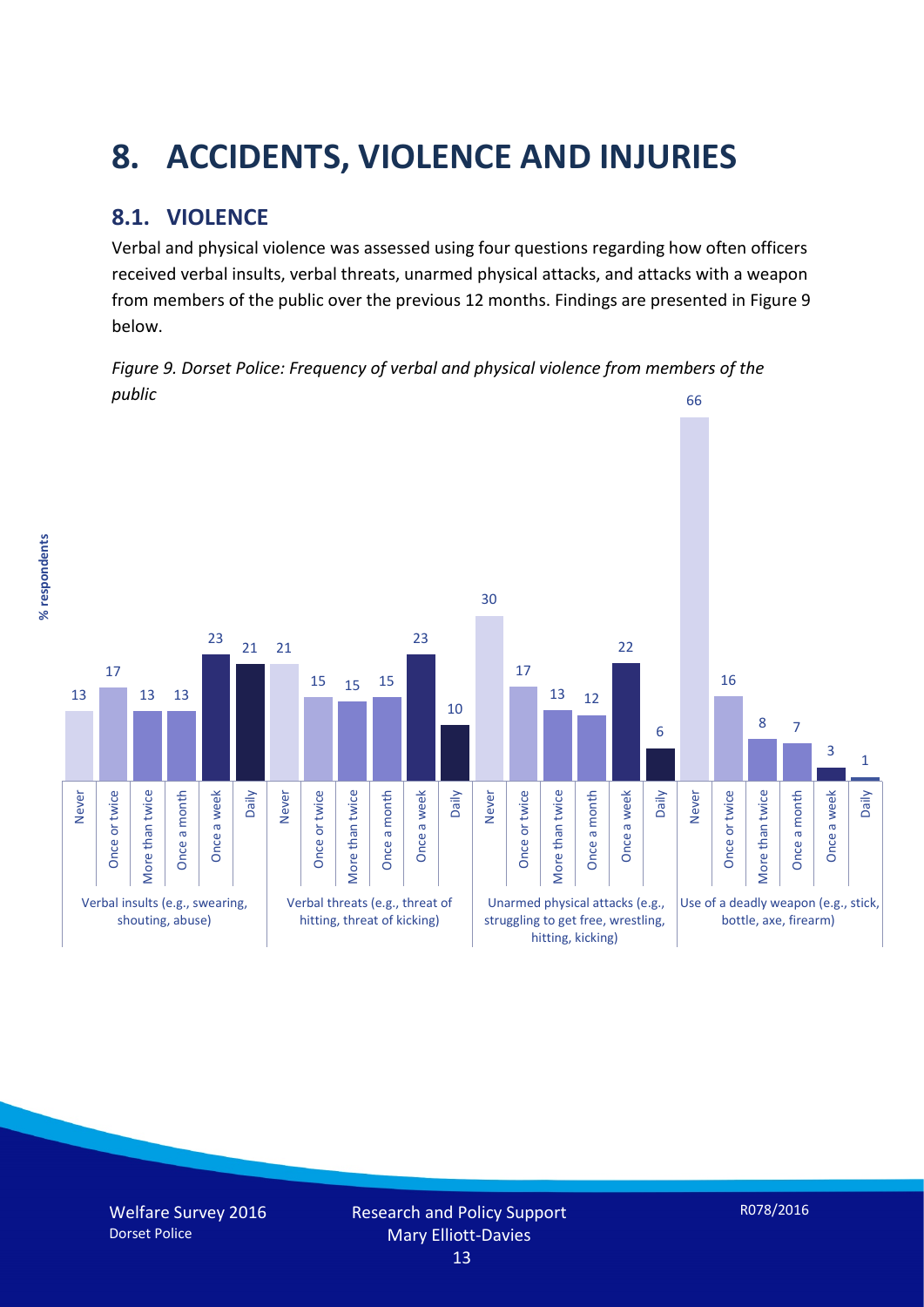### **8.2. INJURIES DUE TO ACCIDENTS AND VIOLENCE**

27% of Dorset Police respondents reported that they had suffered one or more injuries that required medical attention as a result of **work-related violence** in the last year – losing more than 129 days in sickness absence. Whilst 40% of Dorset Police respondents also reported that they had suffered one or more injuries that required medical attention as a result of **work-related accidents** in the last year – losing more than 215 days in sickness absence.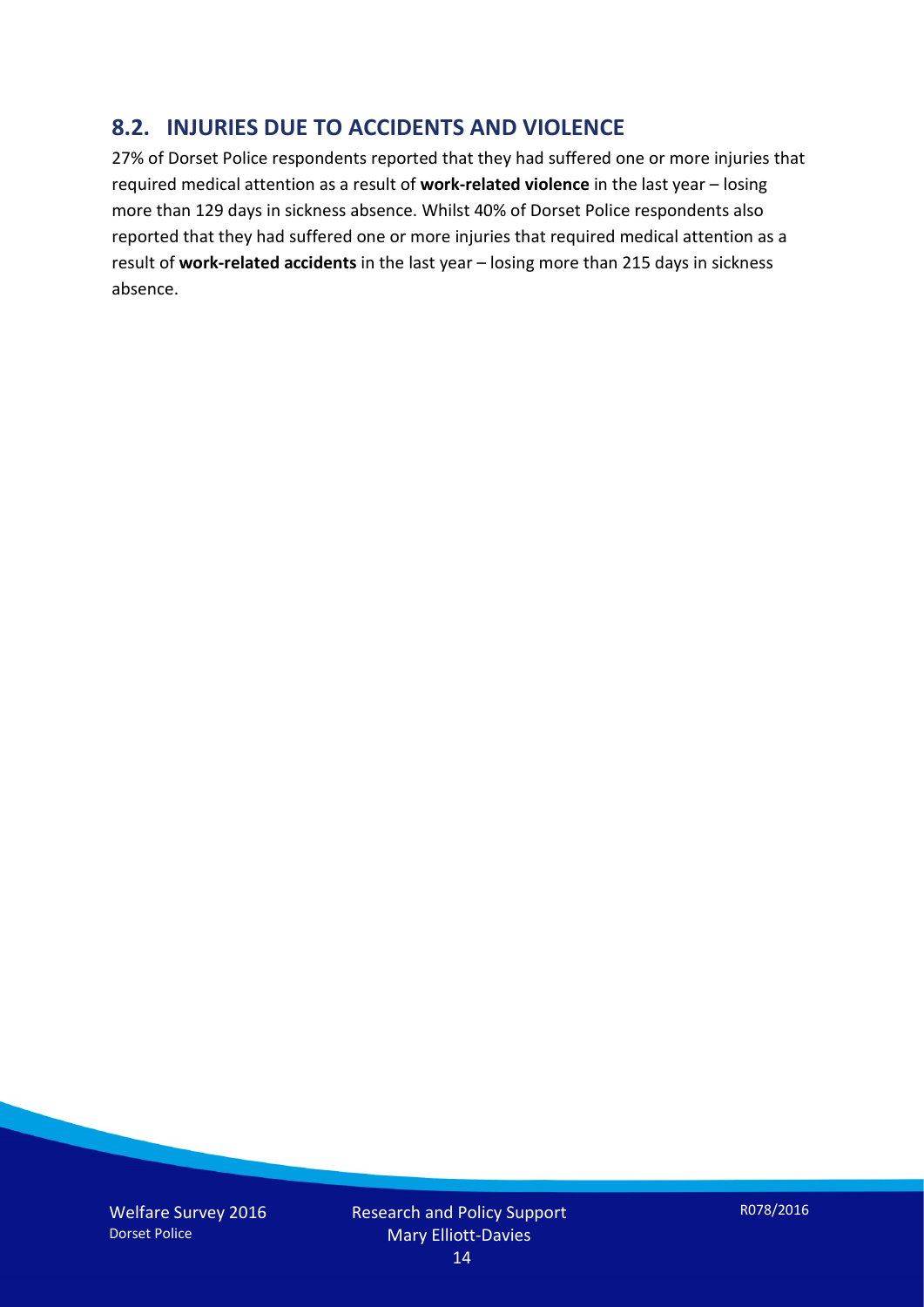## **9. Notes for JBBs**

Additional findings from the 2016 welfare survey are available on request from the Research and Policy department.

The findings of the survey can also be broken down in more detail in terms of different demographic groups, such as rank, role or length of service. However please be aware that we can only go into a certain level of detail with this demographic data in order to preserve respondents' confidentiality.

JBBs wishing to obtain further information can contact Mary Elliott-Davies [\(mary.elliott](mailto:mary.elliott-davies@polfed.org)[davies@polfed.org\)](mailto:mary.elliott-davies@polfed.org) to discuss their requirements. The Research and Policy Department only has one member of staff responsible for these data requests therefore please bear this in mind when contacting the team.

All other interested parties should speak to their local JBB in the first instance.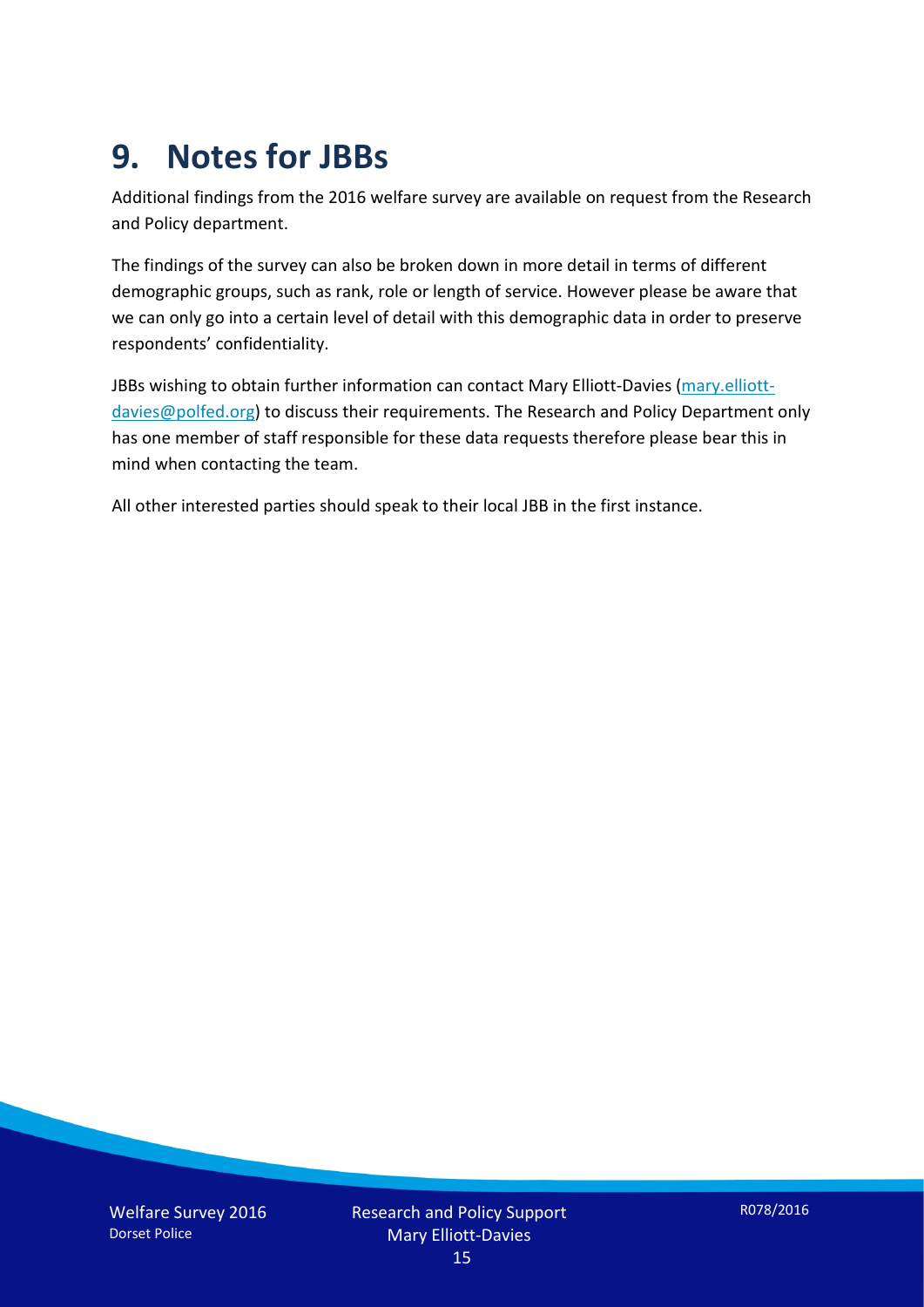# **10. REFERENCES**

<span id="page-15-0"></span>i National Audit Office (2015). Financial Sustainability of Police Forces in England and Wales. Retrieved September 12, 2016, fro[m https://www.nao.org.uk/wp](https://www.nao.org.uk/wp-content/uploads/2015/06/Financial-sustainability-of-police-forces.pdf)[content/uploads/2015/06/Financial-sustainability-of-police-forces.pdf](https://www.nao.org.uk/wp-content/uploads/2015/06/Financial-sustainability-of-police-forces.pdf)

<span id="page-15-1"></span><sup>ii</sup> Home Office (2010). Police Service Strength: England and Wales, 31 March 2010. Retrieved September 12, 2016, from [https://www.gov.uk/government/uploads/system/uploads/attachment\\_data/file/115745/hosb1410](https://www.gov.uk/government/uploads/system/uploads/attachment_data/file/115745/hosb1410.pdf) [.pdf](https://www.gov.uk/government/uploads/system/uploads/attachment_data/file/115745/hosb1410.pdf)

<span id="page-15-2"></span><sup>iii</sup> Home Office (2016). Police Workforce, England and Wales, 31 March 2016. Statistical Bulletin 05/16. Retrieved September 12, 2016, fro[m https://www.gov.uk/government/statistics/police](https://www.gov.uk/government/statistics/police-workforce-england-and-wales-31-march-2016)[workforce-england-and-wales-31-march-2016](https://www.gov.uk/government/statistics/police-workforce-england-and-wales-31-march-2016)

<span id="page-15-3"></span><sup>iv</sup> Elliott-Davies, M., Donnelly, J., Boag-Munroe, F., & Van Mechelen, D. (2016). 'Getting a battering' The perceived impact of demand and capacity imbalance within the Police Service of England and Wales: A qualitative review. The Police Journal, 89, 2, 93-116.

<span id="page-15-4"></span><sup>v</sup> Cousins, R., Mackay, C., Clarke, S., Kelly, C., Kelly, P., & McCaig, R. (2004). 'Management Standards' and work-related stress in the UK: Practical development. *Work & Stress, 18*, 113–136; Mackay, C., Cousins, R., Kelly, P., Lee, S., & McCaig, R. (2004). 'Management Standards' and work-related stress in the UK: Policy background and science. *Work & Stress, 18*, 91–112.

<span id="page-15-5"></span>vi Edwards, J., & Webster, S. (2012). Psychosocial risk assessment: Measurement invariance of the UK Health and Safety Executive's Management Standards Indicator Tool across public and private sector organizations. *Work & Stress, 26*, 130–142

<span id="page-15-6"></span>vii HSE.(2006).Managing shift work: *Health and Safety Guidance*. HSE Books, HSG256, ISBN 9780717661978, Crown Copyright.

<span id="page-15-7"></span>viii Home Office. (2010). Guidance on Variable shift arrangements for police officers [PNB circular] 016-2010.

<span id="page-15-8"></span><sup>ix</sup> Stewart-Brown, S., Tennant, A., Tennant, R., Platt, S., Parkinson, J., & Weich, S. (2009). Internal construct validity of the Warwick-Edinburgh Mental Well-being Scale (WEMWBS): A Rasch analysis using data from the Scottish Health Education Population Survey. *Health and Quality of Life Outcomes, 7*: 15.

<span id="page-15-9"></span>x Smith, A., Johal, S., Wadsworth, E., Davey Smith, G., & Peters, T. (2000). The Scale of Perceived Stress at Work: The Bristol Stress and Health at Work Study. Contract Research Report 265/2000. Sudbury: HSE Books.